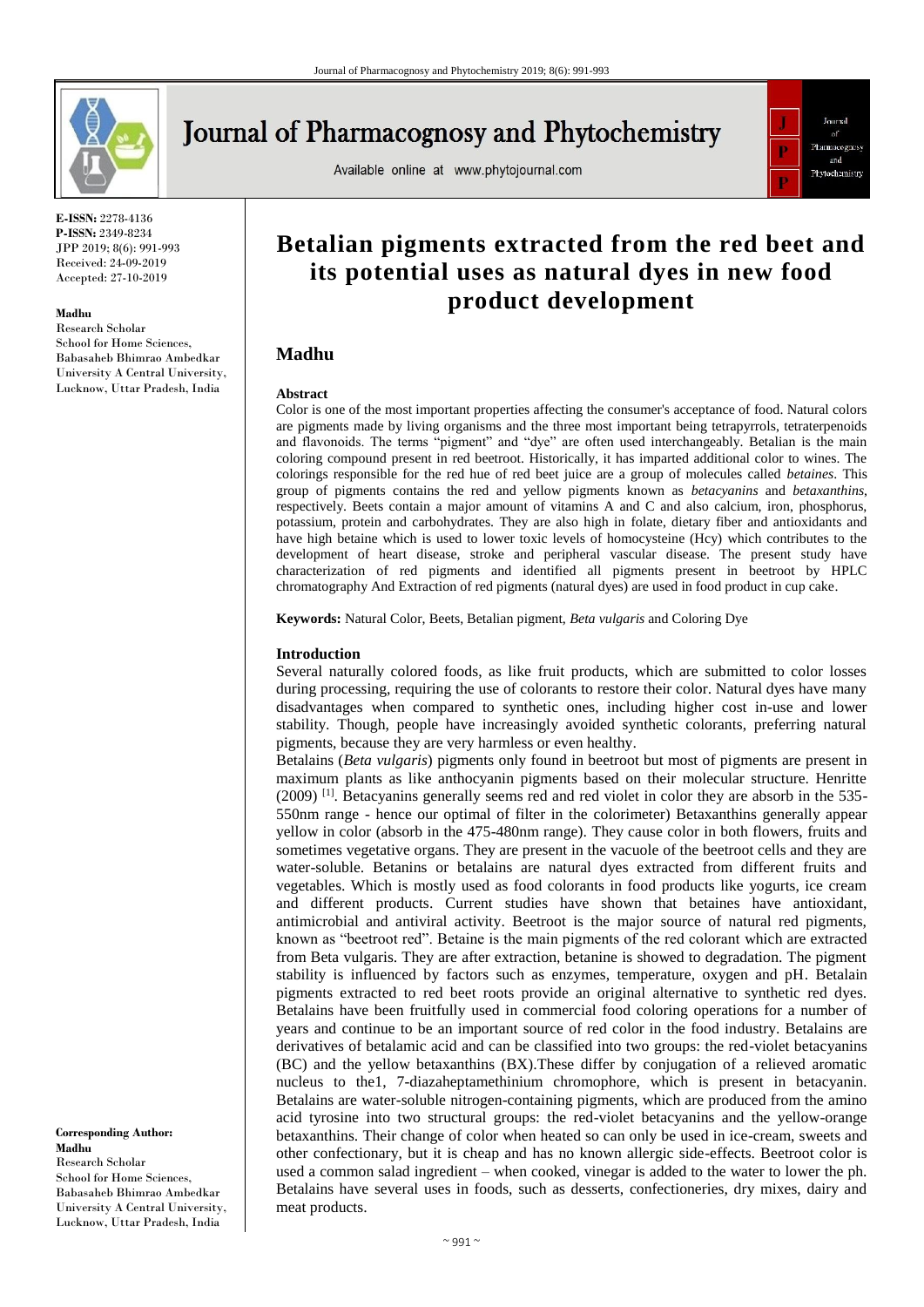Journal of Pharmacognosy and Phytochemistry [http://www.phytojournal.com](http://www.phytojournal.com/)

The main objective of this research work was to find out of identification and characterized the pigments obtained from the red beetroot and their use as alternative food color in few foods and sensory evaluation was determined in cupcake after Appling the red beet extract as food dye.

#### **Material and Methods Materials**

Red beets (*Beta vulgaris* L.) were purchased from local market, Katra, Allahabad. Chemicals- Ethyl alcohol.

# **Analytical methods**

## **Extraction of Red pigments from beetroot**

The red beetroot 200 g was mixed in blender and added 1 liter of ethanol (acidified with 2% citric acid) for 15 min at room temperature and leave for 24 hours. The extract were filtered and concentrated under vacuum through a rotary vacuum evaporator at 40  $^{\circ}$ C. as reported by Francis (2000).

## **Selection of suitable carrier**

Betalains pigments which are concentrated and adsorbed on many supports applied different ratios up to 7:1 (pigments: matrix (carrier) namely dextrin, and water soluble starch, anhydrous glucose and lactose and lately dried in oven at 40 <sup>o</sup>C for 24 hours.

## **Identification of Betalains pigments by High performance Liquid Chromatography (HPLC).**

The recognized of betalains pigments by HPLC Merck Pump L- 7100 according to the method reported by using a LC18 column (250 mm, 4.6 mm, I'd). The flow rate was  $1.0$  ml  $/$ min., the elutes were monitored by visible spectrometry at 538nm and 476nm for betalain. Identification was performed within a standard sample as described by the same author.

## **Properties of Betalains Effect of pH**

The preliminary study was conducted to test the stability of betalain pigments in different pH media that ranged from 2.0 to 10.0 for 30 min and then percentage of color loss was calculated.

## **Effect of temperature**

A preliminary study was conducted for test heat tolerance of betalains pigments at various temperature ranging from 40 to  $100^{\circ}$ C for 40 min and then percentage for color loss was calculated.

## **Thermal stability**

The red colorant (Betalian pigments) at 80  $^{\circ}$ C and 90  $^{\circ}$ C was extended for 180 min through min through which they were removed each 30 min and cooled immediately in an ice bath followed by measuring absorption spectra of the solution at 535nm.

# **Technological Methods**

## **Preparation of cup cake-**

Cup cake was prepared in laboratory by adding all contents should be mixed very well and prepared batter then fill up in mold and after take it microwave oven for baking set temperature on  $100^{\circ}$ C and time 40 minutes.

**Table 1:** The formulation of cup cake

| <b>Ingredients</b>                    | $\frac{0}{0}$ |
|---------------------------------------|---------------|
| Sugar                                 |               |
| Milk                                  | 3.0           |
| <b>Butter</b>                         | 31.20         |
| Wheat flour                           | 60.0          |
| Baking powder                         | 1.0           |
| Red beet pigments (natural red color) | $0.10 - 0.5$  |

These contents should be mixed very well and heated at 90 degree C for 15 min. cooling until reaches 80 degree C and the put in polyethylene pouches and placed in deep freezers at-18 degree C.

## **Sensory evaluation**

Sensory evaluation was carried by 20 panelists were asked to evaluate the color, taste odor and overall acceptability for prepared cupcake according to the method described by (Reitmeier and Nonnecke 1991).

## **Statistical analysis**

Data were statistically analyzed to facilitate comparing the least significant differences (LSD) between means of different values according to (Snedecor and Cochran 1973).

# **Results and Discussion**

**Extraction and Identification of betalains from red beet:**  The results are found finally of the beetroots, extraction of betalains pigments (red beet) indicate that, the pigments of total betalains pigments was 380 mg / 100 g on fresh weights. The result obtained in general were in according the (Zakharova and Petrova. 1997), they are found that, the total betalain content of red beet were 250 to 850 mg/100g on fresh weight while (Delgado et al. 2000)<sup>[8]</sup> found that, red dyes content in red beet could reach 500 mg /100g on fresh weight.

**Identification of betalains extracted from red beet:**  Separation and recognized of betalain pigments from red beet, which are done through HPLC. Three components were identified through HPLC, and the major constituent of red beet were Betalain 83.00% keep on through isobetalain 11.50% and vulgaxanthin 1.35% respectively. These results are coinciding with that of (Wybraniec, 2005), who are mentioned that most of the components of pigments in red beet are betalain and isobetalain.

| <b>Retention time</b><br>(min) | <b>Relative abundance</b><br>area % | <b>Identified pigments</b> |
|--------------------------------|-------------------------------------|----------------------------|
| 11.0                           | 1.35                                | Vulgaxanthin               |
| 23.2                           | 83.0                                | Betalain                   |
| 25.9                           | 11.50                               | Isobetalain                |
| 20 U                           | 5.0                                 | Unidentified pigments      |

## **Sensory evaluation of cupcake**

Sensory properties of cupcake with adding different level of betalain extracted from red beet as natural colorants compared with other products prepared with 0.10% synthetic red color. Analysis of variance showed mostly significant differences in color, taste odor and overall acceptability for cupcake as control or prepared by different levels of natural red color in the range 0.1 to 0.5%. The addition of natural red color from red beet with different levels significantly affected color, taste, odor and overall acceptability.